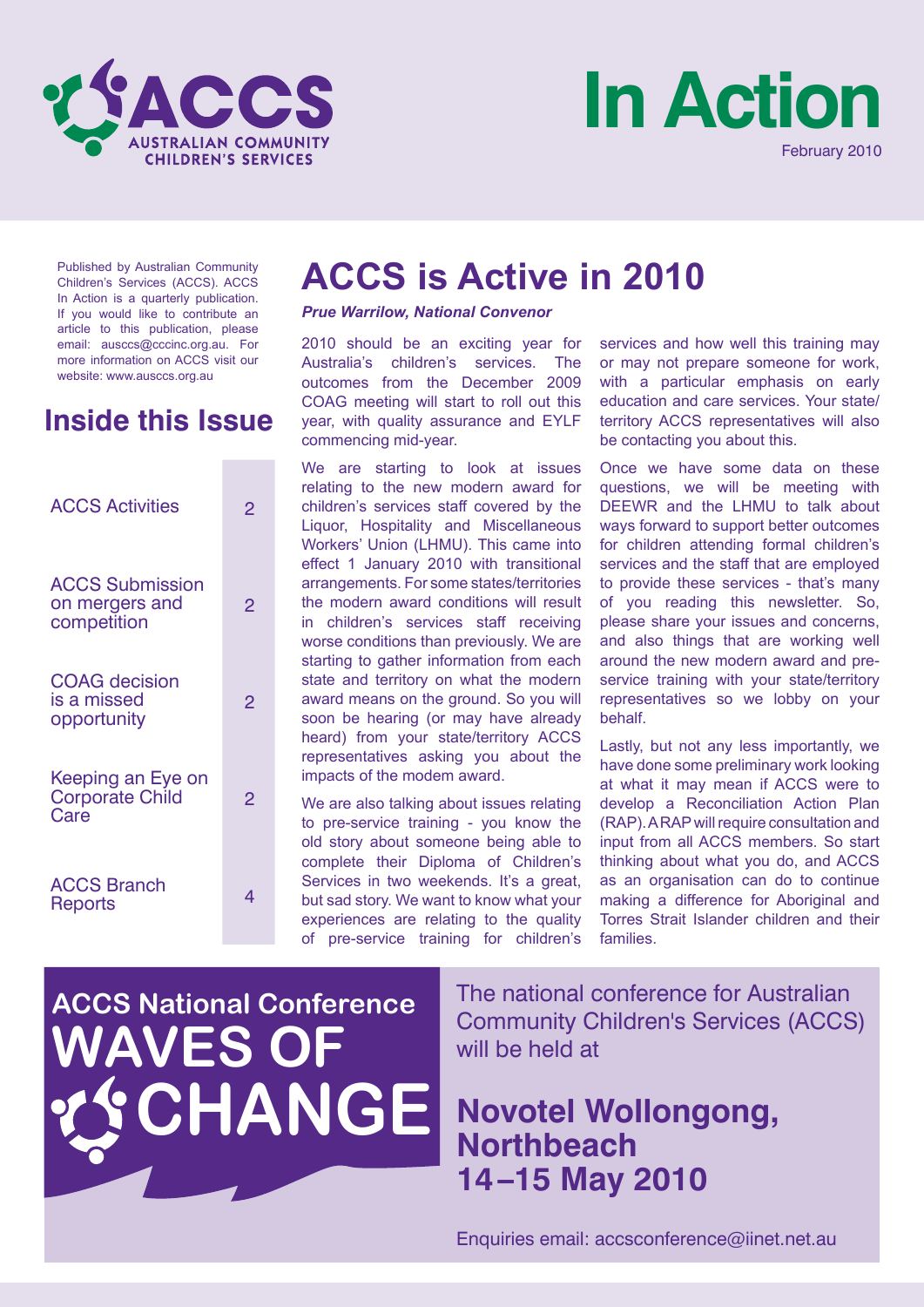# **ACCS Activities**

Members of the ACCS National Executive attended the National Children's Services Forum in Canberra in November. One day of this meeting was devoted to cultural awareness training delivered by Aboriginal trainers; the second day included an intensive consultation with DEEWR on key issues in regard to improving the Child Care Management System.

ACCS also met with Families Australia while in Canberra to solidify our existing partnership in lobbying for loosening up of Special Child Care Benefit to maximise access to universal services for children at risk of abuse and neglect.

ACCS actively supported ECA's campaign 'Hands Up for Quality' to encourage COAG to adopt high standards for children's services; our branches helped with identifying parents who were willing to speak to the media in support for high quality, in order to counter the campaign by the commercial sector in which frightened parents lobbied against the threat of unaffordable price increases.

ACCS is monitoring the emergence of GoodStart, the new non-profit consortium which is the preferred buyer for the remaining ABC Learning centres.

### **ACCS National Conference**

Planning continues for the ACCS national conference to be held in Wollongong over Friday 14th and Saturday 15th May 2010. The working title is *The Waves of Change* as Wollongong is a seaside city, and there are many changes in the early childhood profession at present. Registration details will be distributed shortly.

We will hold a national ACCS meeting at the conference; we hope that teleconference facilities will be available for members who can't attend in person.

# **ACCS submission on mergers and competition**

In December ACCS commented on a Senate Inquiry into the Trade Practices Amendment (Material Lessening of Competition - Richmond Amendment) Bill 2009 supporting the proposal which will prevent corporations from directly or indirectly merging or acquiring an asset which would result in 'material' lessening of competition in the relevant market. Essentially this is a change in legal terminology, but ACCS submitted our support to strengthen anti merger law and address the issue of creeping acquisitions after witnessing the damaging impact of uncontrolled growth of corporate child care chains in Australia.

You can read the entire submission on the website www. ausccs.org.au

# **ACCS website!**

You can find information about your national peak body and the work ACCS does by visiting **www.ausccs.org.au**

# **COAG decision is a missed opportunity for Australia's Children**

### **ACCS Media Release**

The Council of Australian Governments (COAG) has missed its chance to make a real difference for young children in Australia.

Today's decision to adopt moderate quality as the new minimum standard for children's services is a deep disappointment.

As the peak body for community owned children's services, Australian Community Children's Services (ACCS) expected COAG to adopt the highest standards, with one carer to 3 babies, one carer to 5 toddlers and one carer to 10 preschoolers.

The research shows that this is the standard that will give every child a good start in life – anything less is a compromise that future generations will pay for.

ACCS acknowledges that this may result in slightly higher child care fees, but we have 10 years to manage the transition.

Working towards a ratio of 1:3 for babies by 2020 is worth the effort - especially given that four of the eight state/ territory jurisdictions will have a 1:4 ratio for babies from 2010 regardless of the COAG decision.

# **Keeping an Eye on Corporate Child Care**

## **Charity takeover of ABC Learning**

#### *Natasha Bita, The Australian, December 10 2009*

THE Rudd government will provide \$15 million in taxpayer funds for a loan to help fund a charitable takeover of the nation's biggest childcare chain, the collapsed ABC Learning group.

A dozen philanthropists -- including Robin Crawford, a founding director of Macquarie Bank, Seek founder and BRW Young Rich-lister Matthew Rockman, and former Microsoft boss Daniel Petre -- also lent cash to the GoodStart consortium.

The charities -- Mission Australia, Brotherhood of St Laurence, Benevolent Society and Social Ventures Australia -- beat private equity fund Archer Capital yesterday to take control of ABC Learning, which collapsed under a \$1.6 billion pile of debt a year ago.

As a charity, GoodStart will not have to pay taxes and will plough any profits back into the childcare centres.

The deal reverses the Howard government's drive towards privatised childcare, increasing the non-profit sector of the market from 25 per cent to 40 per cent.

The winning bid to take over the 678 ABC daycare centres is understood to be about \$100m — about a tenth of the valuation declared in ABC Learning's most recent annual report, two years ago.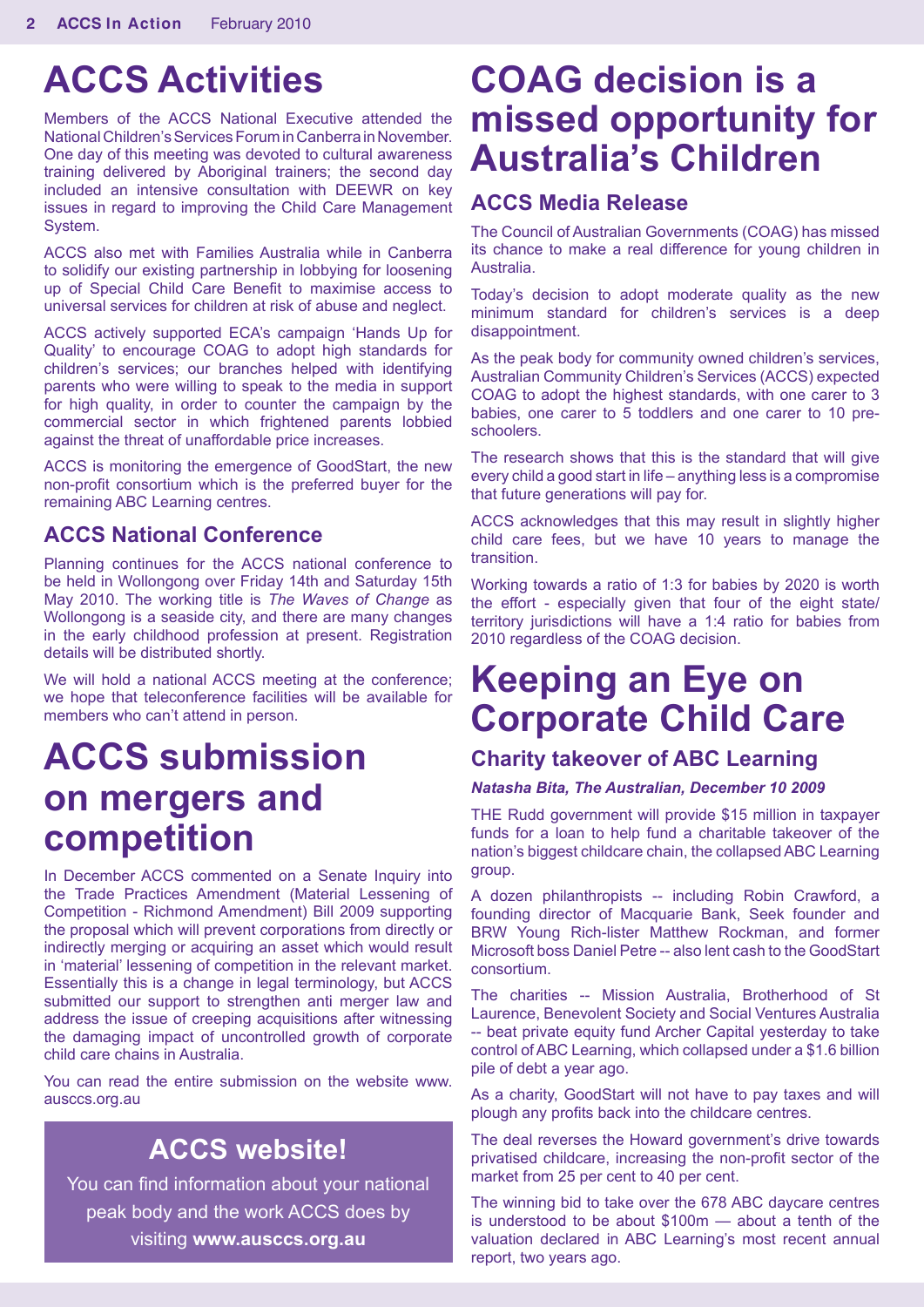ABC Learning founder Eddy Groves yesterday congratulated the new buyer.

"They've got a great group of childcare centres so good luck to them," Mr Groves said.

The GoodStart chairman is Mr Crawford, a wealthy businessman and high-profile philanthropist who chaired the Chris O'Brien cancer centre and has served on the boards of the Autistic Childrens Association, the Schizophrenia Foundation and Clean Up Australia.

Mr Crawford yesterday vowed to improve the quality of childcare, and transform ABC daycare into "neighbourhood centres" with an eye to helping disadvantaged kids.

"Early childhood is incredibly important," Mr Crawford told The Australian.

"We'd hope in five years' time we'll look back and say, `We really are making a difference'. Anything we do, we'll pass on to everyone else in the sector. We don't see them as competition."

The centres might eventually be renamed, Mr Crawford said, "but we would rather spend the \$8m cost on children than on rebranding".

He revealed he had lent "millions" of his own money to set up GoodStart. The philanthropists would be paid 12 per cent interest a year on their unsecured notes — compared with commercial rates of 15 per cent — and repaid "in three or four years".

The charities also leaned on Deputy Prime Minister Julia Gillard for a loan, securing \$15m to be repaid over seven years at the government's cost of finance, now a 6.4 per cent interest rate.

"We told the government that successful businessmen were writing good cheques and you should be there supporting them," Mr Crawford said.

"They said, `OK, it's only a loan, we'll get the money back'. It's not as if we laid back and said, `Tickle our tummy for us'."

Ms Gillard yesterday hailed the sale as "good news for parents".

"These organisations have committed to providing the highest quality, socially inclusive, accessible and affordable early childhood education and care for Australia's children," the Education Minister said.

A spokeswoman for Ms Gillard said GoodStart was the only bidder to have approached the government for a loan.

Taxpayers have already handed ABC Learning's receivers, McGrathNicol and PPB, \$56m over the past year to prevent centres from closing.

Rival bidder Archer Capital — a private equity group with a \$2bn portfolio that includes Rebel Sport, Homy Ped and Cellarmasters Group — would not comment yesterday. Mr Crawford said Archer had shown "a lessening of enthusiasm over the last week".

The National Australia Bank, which lost \$140m when ABC Learning fell into receivership, is lending GoodStart an undisclosed sum, while the charities are also donating money for the takeover.

Mr Crawford revealed that he had dealt directly with NAB's

deputy chief executive, Michael Ullmer. "I know him very well and he is quite involved in not-for-profits," he said. "It wasn't without risk but we had worked together before, and I think he liked the board we'd put together."

The interim board will include the chief executives of the founding organisations. Rowan Webb, the former clothing retail executive parachuted into ABC Learning to replace Mr Groves as chief executive on a \$1.6m salary, will leave the company.

#### **Plan for daycare at shopping centres**

#### *Natasha Bita, The Australian, December 28, 2009*

GoodStart, the charity taking over Australia's biggest childcare chain, ABC Learning, hopes to expand into shopping centres to offer educational daycare with one-stop convenience.

GoodStart chairman Robin Crawford — a co-founder of Macquarie Bank — said yesterday that childcare could give shopping centres a competitive edge.

"In my view that's an operation that makes strategic sense," he said.

"Shopping centres are places of work and you want to be as convenient as possible. And if you're a shopping centre operator . . . competing against three or four others, and yours can offer childcare, at least you know that those mothers will be dropping off and collecting their child every day."

Mr Crawford has known Westfield shopping centre mogul Frank Lowy for 30 years but said he had not discussed the idea with his old mate...

GoodStart...plans to plough \$21 million a year in payroll tax exemptions back into the 678 daycare centres it bought last week, transforming daycare from babysitting into an early education service.

Mr Crawford revealed that the ABC group was "nearly breakeven" after 13 months in receivership. He said GoodStart's charitable status would entitle it to payroll tax relief worth \$21m a year.

"The opportunity to put that money back into the early learning agenda is terrific," Mr Crawford said. "We're not using it as a competitive advantage.

"To be so deeply committed, and such a large player in the sector, we are the logical partner for (the federal government) to develop a new agenda."

The Rudd government has lent GoodStart \$15m to fund its \$100m takeover of the remains of Eddy Groves' international childcare empire, which collapsed into receivership with debts of \$1.6 billion. The sale coincides with a massive shakeup of the childcare sector, after the Council of Australian Governments imposed higher quality controls this month.

Starting next year, centres will be given "quality ratings" and from 2014 they will be forced to hire extra staff.

Mr Crawford said governments traditionally had regarded childcare as a workforce issue, but the government was now "looking at the child" instead.

"Quality childcare can make a huge difference to young children," he said.

"They are early-learning sponges."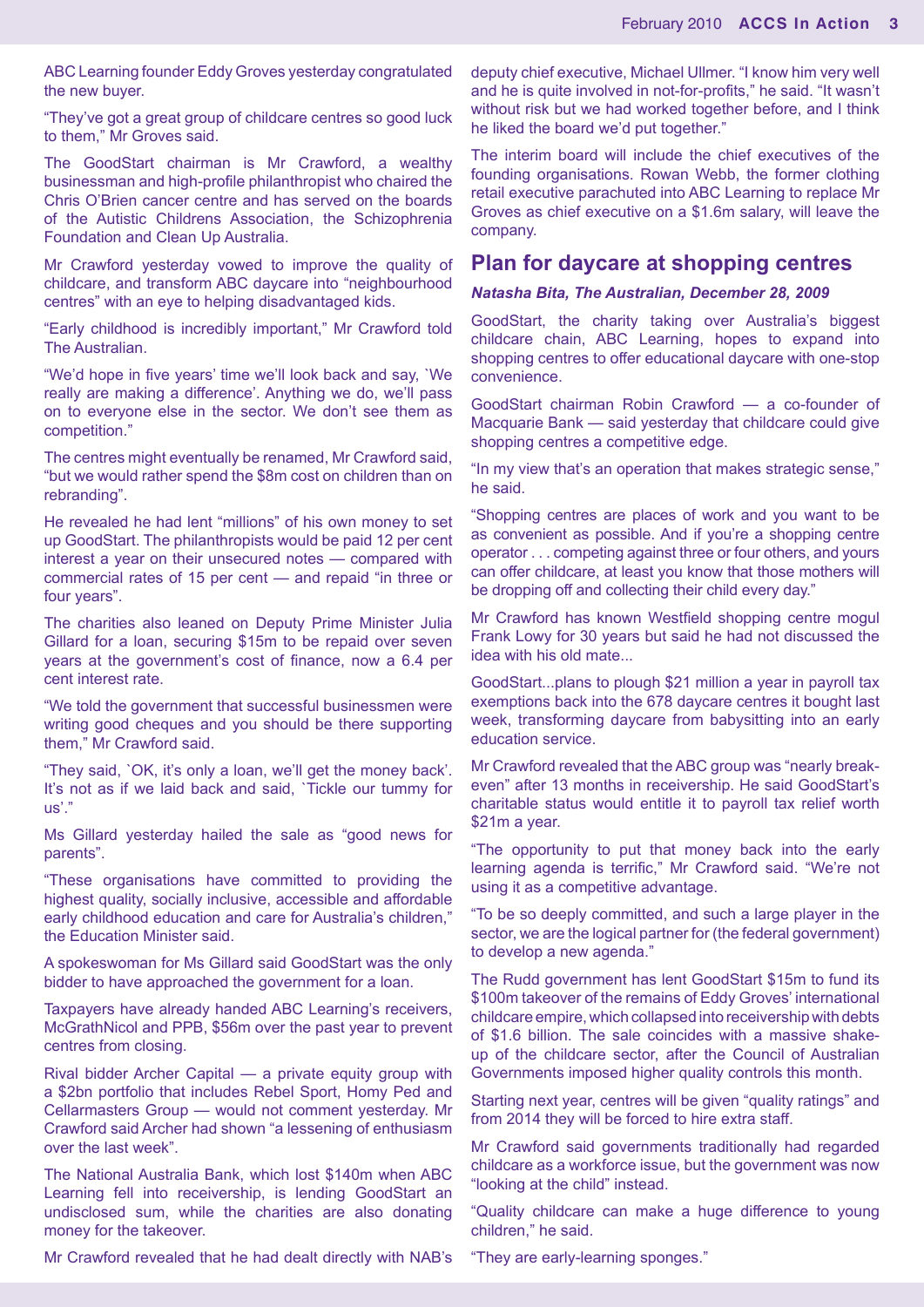### **ABC change gets off to a good start**

#### *Colin Kruger, Sydney Morning Herald, January 11 2010*

ABC Learning's receivers have offered the first glimpse of the group's financial health since its collapse in November 2008, showing that the remaining childcare centres sold to a not-for-profit consortium are more viable than the old ABC ever was.

Accounts lodged with the financial regulator covering the 12 months since the company's collapse report that the 678 viable centres generated receipts totalling \$821.5 million and made payments of \$778 million, leaving a cash balance of \$43.3 million as at November 5 last year...

The figures paint a rosy picture for the not-for-profit GoodStart consortium, which acquired the remaining centres last month for what is believed to be about \$100 million...

GoodStart, established by Mission Australia, Social Ventures Australia, the Benevolent Society and the Brotherhood of St Laurence, will also be exempt from payroll tax, saving it \$20 million a year.

An examination of ABC's collapse last month, which continues in March this year, revealed that the company was avoiding payment of tax bills in order to pay wages

### **Receivers seek secret evidence**

#### *Vanda Carson, Sydney Morning Herald, December 18, 2009*

The receivers for ABC Learning are seeking to get hold of secret evidence given by ASIC.

The receivers for ABC Learning are seeking to get hold of secret evidence given by the corporate watchdog as ammunition in their proposed lawsuit against ABC founder Eddy Groves and other directors of the failed company.

McGrathNicol's Chris Honey, who is acting on behalf of banks owed \$1 billion following the childcare operator's collapse last year, has applied to the Federal Court to obtain witness statements that were used as part of a case brought by the Australian Securities & Investments Commission in June.

ASIC's investigation of ABC Learning has been shrouded in secrecy.

The statements include those given by four senior ASIC investigators...as well as ASIC deterrence and market integrity senior manager... They were used in the case ASIC brought to discover whether Mr Groves was behind a mysterious discretionary trust that holds millions of dollars of assets.

The case was settled in July when ASIC succeeded in freezing the assets in the trust...

It is believed the statements by ASIC investigators give highly confidential details of their probe into the affairs of the failed company.

Mr Groves and his wife, Viryan Collins-Rubie, have informed the court they do not give their consent to the court releasing the investigator's statements.

ASIC does not oppose their release.

The case will be heard before Federal Court judge Richard Edmonds on February 15.

McGrathNicol has previously indicated it is looking at whether assets of the failed group have been improperly transferred to "third parties"...

McGrathNicol is contemplating launching action against Mr Groves and others, including insolvent trading suits and claims for breaches of their duties as directors.

According to an affidavit filed with the court by Ms Butcher, it is investigating possible action against the company's former directors and any third parties who may have assisted in or benefited from breaches of duty.

### **Early Learning Services to be new force**

#### *Nick Nichols, Gold Coast Bulletin Business, December 19 2009*

TOURISM entrepreneur Chris Scott is set to return to the corporate scene following a proposed \$40 million merger that will see Early Learning Services become a new force in the national childcare industry.

Mr Scott will take over as managing director of Early Learning Services once shareholders approve the Gold Coast company's union with larger rival Payce Childcare early next year...

Payce Childcare operates 60 centres under the Ramsay Bourne and World of Learning banner, bringing the total number of centres under the ELS umbrella to 98...

The merger, which has been in the pipeline for more than a year, will create the largest 'for profit' childcare company in Australia, a title formerly held by Eddy Groves' failed ABC Learning Centres.

Earlier this month, a charity-based syndicate bought almost 700 of the embattled ABC centres, ending months of uncertainty for the industry.

"I think now that the ABC assets have found a home, there will be stability in the sector and a redefining of how childcare education is delivered," said Ms Hutson.

She said the business model remained sound and the merger would give ELS 'critical' scale from which it could continue to grow.

"It's moving to the next level and we hope under our leadership we'll be the 'for profit' leader for some time to come."

Under the merger agreement, ELS, which will continue to be based on the Gold Coast, will issue 40 million new shares at 25c each, more than double their trading price for the past year...

# **ACCS Branch Reports**

### **South Australia Branch Report**

#### *Alison Wells*

The SA Branch of ACCS SA has continued discussing the pending changes and preparing for the practical application of the changes brought about by the *National Quality Standard for Early Childhood Education and Care and school Age Care*. Although we have good representation on the Child Care Reference group, which has been working to identify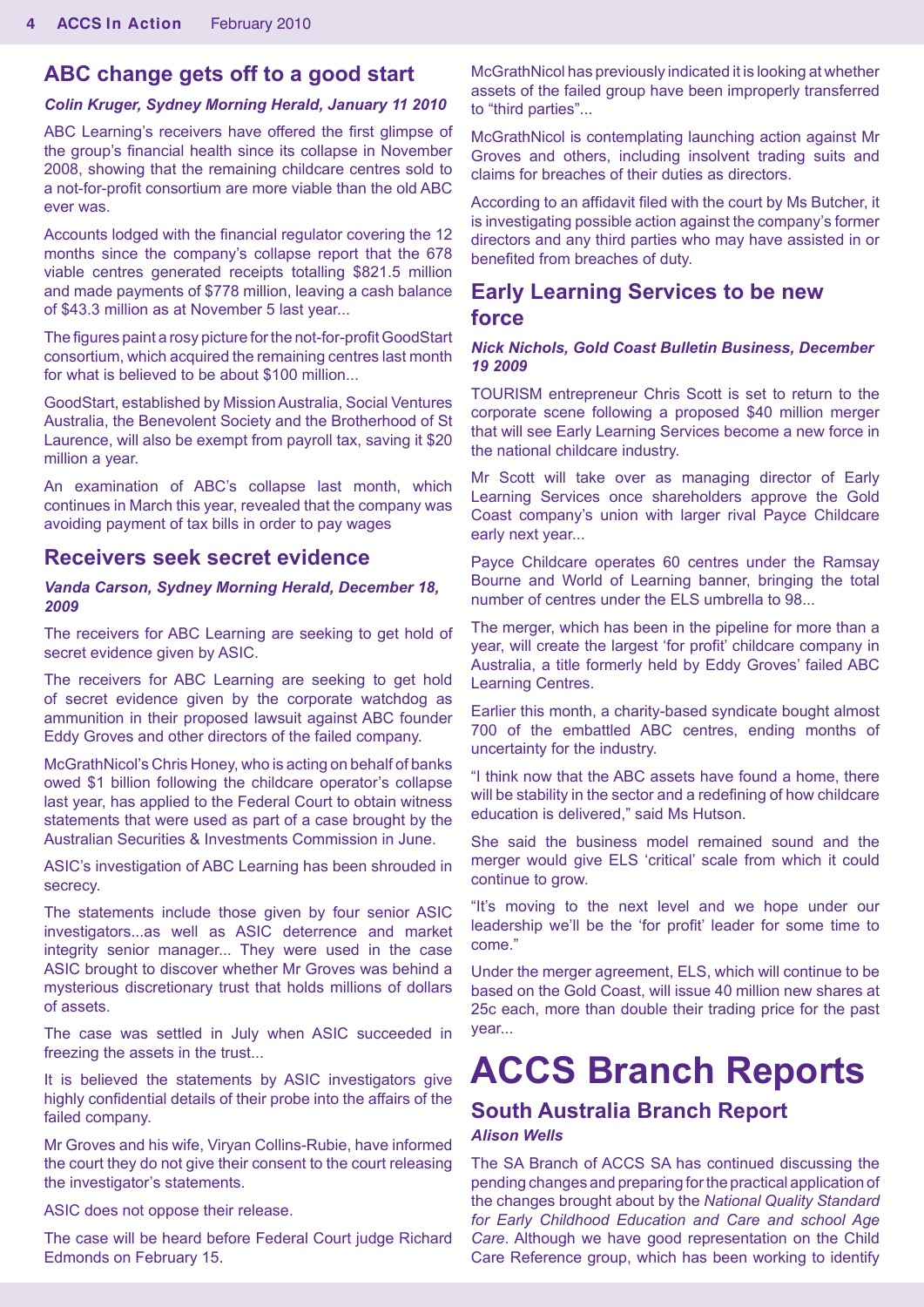issues which may arise before the implementation stage, we have been concerned about the financial implications of some of these changes and what this means for services.

The timing of these changes together with the Modern Award and Universal Access has meant that Services have been struggling through the myriad of documents to build an understanding of them and develop a plan for the transition of these.

Areas of concern has included the inequity of funds apparently being made available for upgrading teacher qualifications to 4 years but not for upgrading Diploma to Degree, despite training being an indicator of quality; and the implementation period of the *National Quality Standards*, believing it should be a minimum of 12 months.

*The Early Years Learning Framework (EYLF)* has started to be implemented in services, with training being made available, and seems to be moving along well.

Our other news is that Deb Chernoff stood down as the convenor of ACCS SA at our AGM in November 2009. Deb has been the convenor in SA for many years and we wanted to publicly thank her for her tireless commitment in advocating for child care at a State and National level. Fortunately, Deb has stayed on as a member of ACCS SA so we can continue to learn and be guided by her experience and expertise.

### **Victoria Branch Report**

#### *Barbara Romeril*

The final weeks of 2009 saw some amazing wins for children, families and communities across Australia and particularly in Victoria. In addition to the national quality announcements, the Victorian Government announced some excellent initiatives, all of which are clearly based on the values and achievements of the community child care sector:

- the first ever state learning framework for early childhood services which will complement the national EYLF, with a focus on transition to school
- the Victorian Government *Blueprint for Education and Early Childhood Development: One Year On* including action on excellent early childhood services
- the Government Statement on Children *Growing, Learning and Thriving – building on Victoria's achievements in early childhood development* including pursuing options for joint Commonwealth/state funding for kindergarten and child care
- the Victorian Government *Early Childhood Workforce Strategy*

CCC held an exciting AGM in November with a challenging address from Professor Rob Watts of RMIT University, on human rights and the challenge of honouring the UN Convention on the Rights of the Child in its 20th anniversary year. Nearly 60 members and staff heard Rob Watts assert that complacency is our biggest enemy because it feeds inertia. We must all work out what it means to practice respect on a daily basis. Most practice in community sector is good intentioned but we must look harder at ourselves. Thinking well is very hard work but necessary for doing well.

In recognition and appreciation of Lynne Wannan's amazing contribution in 16 years as Chairperson of CCC, the Committee of Management introduced a new category of membership - Life Membership – and awarded it to her at a celebration dinner in December.

CCC is organising a seminar in April on what the research and practice tell us about what works in integration of child and family services with an international speaker from the UK.

### **West Australia Branch Report**

#### *Josique Lynch & Christine Brown*

Services have had a very busy start to the year and Christmas is certainly a distant memory. Carewest, the WA branch of ACCS, will be holding its first meeting for 2010 on 16 Feb.

Soon after the COAG announcement on 7 December 2009, Minister Kate Ellis visited Perth. ACCS's motto would have to be 'Never miss an opportunity', so Christine and I were quickly advised of the minister's schedule and we reorganised our day to make sure we would be there to greet her and her entourage.

They were at the Carine Community Child Care Centre where the families, children and staff were holding their Xmas celebrations including Animal Farm. It was very good of the centre to allow us to 'invade' their end of year celebration. The minister held a couple of sessions with small groups, with the media in tow, then she took centre stage and spoke about the COAG reforms. ACCS was the invited to the microphone. After thanking the Centre for allowing us to gatecrash their celebration, I congratulated the Government in making Early Childhood a priority nationally, yet charge them with ensuring that the reforms are implemented without delay and that the government make certain that the proposals are adequately resourced, while keeping child care accessible and affordable.

Afterwards, Christine and I were fortunate to be invited to participate in the small group session with LHMWU representatives where we were better able to ask specific questions. For example, implementation timeframe; CCB & CCCR levels increased relative to increase in cost; assistance to holders of Diploma to gain their teaching degree.

It was also a good opportunity to exchange contact details with media personnel.

**State Government Issues:** After consultation with representatives of the sector, the current Minister has decided not to introduce the Licensing Fee proposed by the previous Minister. Minister Robyn Mc Sweeney has also announced a couple of initiatives: the publishing of serious breaches and convictions of the current Child Care Services Act 2007 by providers in all sectors; and the Department for Communities Compliance and Enforcement Framework for WA child care providers.

We are still waiting the passing of The Regulations Review recommendations which were all accepted by the previous minister.

Three ACCS members met with the Project Officer in the Education Dept. to advise her of our interest in being included and in being kept informed of the developments in the Universal Access program. We were satisfied that, whilst we had not heard much to date, much work has been done. The implementation process has begun this year, on a district by district basis. By 2013, implementation should be complete across the state.

The Dept is also mapping the EYLF with the curriculum framework. Professor David Andrich is reviewing this project.